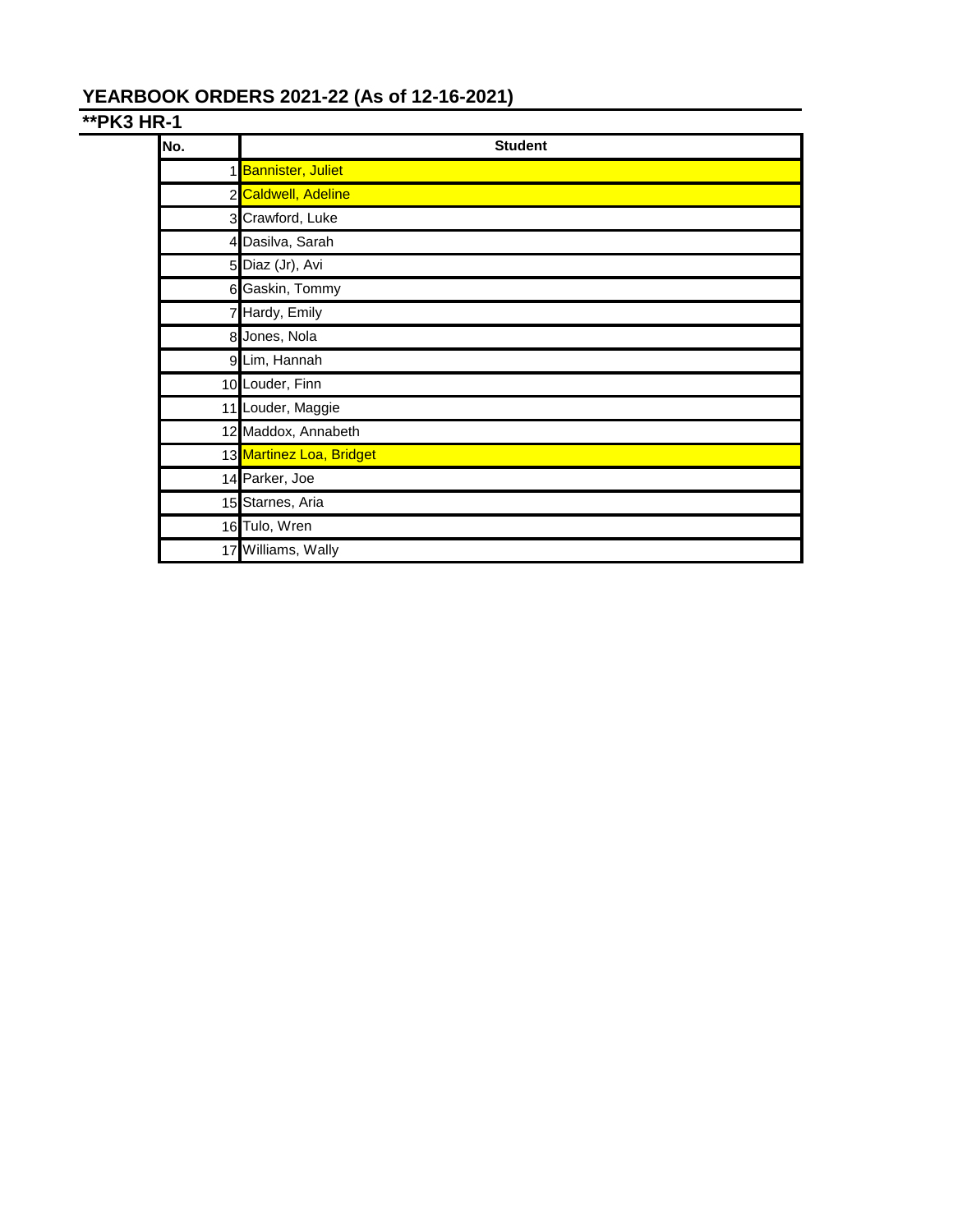# **\*\*PK4 HR-1**

| No. | <b>Student</b>         |
|-----|------------------------|
|     | 1 Almanza, Junior      |
|     | 2 Brown, Luca Brown    |
|     | 3 Cabrera, Alexander   |
|     | 4 Carpenter, Dakota    |
|     | 5 Cooper, Mason        |
|     | 6 Hall, Hadley         |
|     | 7 Ingram, Naomi        |
|     | 8 Matlock, Blake       |
|     | 9 McGlaughlin, Evie    |
|     | 10 Moss, Adelyn        |
|     | 11 Munoz, Aaron        |
|     | 12 Rivas Ramirez, Zoey |
|     | 13 Segarra, Declan     |

# **\*\*PK4 HR-2**

| No. | <b>Student</b>             |
|-----|----------------------------|
|     | 1 Andujar, Addie           |
|     | 2 Barreto Estupinan, David |
|     | 3 Bond, Ajayla             |
|     | 4 Cabrera, Anthony         |
|     | 5 Carpenter, Lashun        |
|     | 6 Craddock, Zoey           |
|     | 7 Daily, James             |
|     | 8 Enright, Kurt            |
|     | 9 Hale, Thomas             |
|     | 10 Hisaw, Cage             |
|     | 11 Morales, Tony           |
|     | 12 Morales, Ximena         |
|     | 13 Nava, Genesis           |
|     | 14 Perez, Christopher      |
|     | 15 Robbins, McKenzie       |
|     | 16 Rocco, Dominic          |
| 17  | Singer, Kinley             |
|     | 18 Vazquez, Fernando       |
|     | 19 White, Penelope         |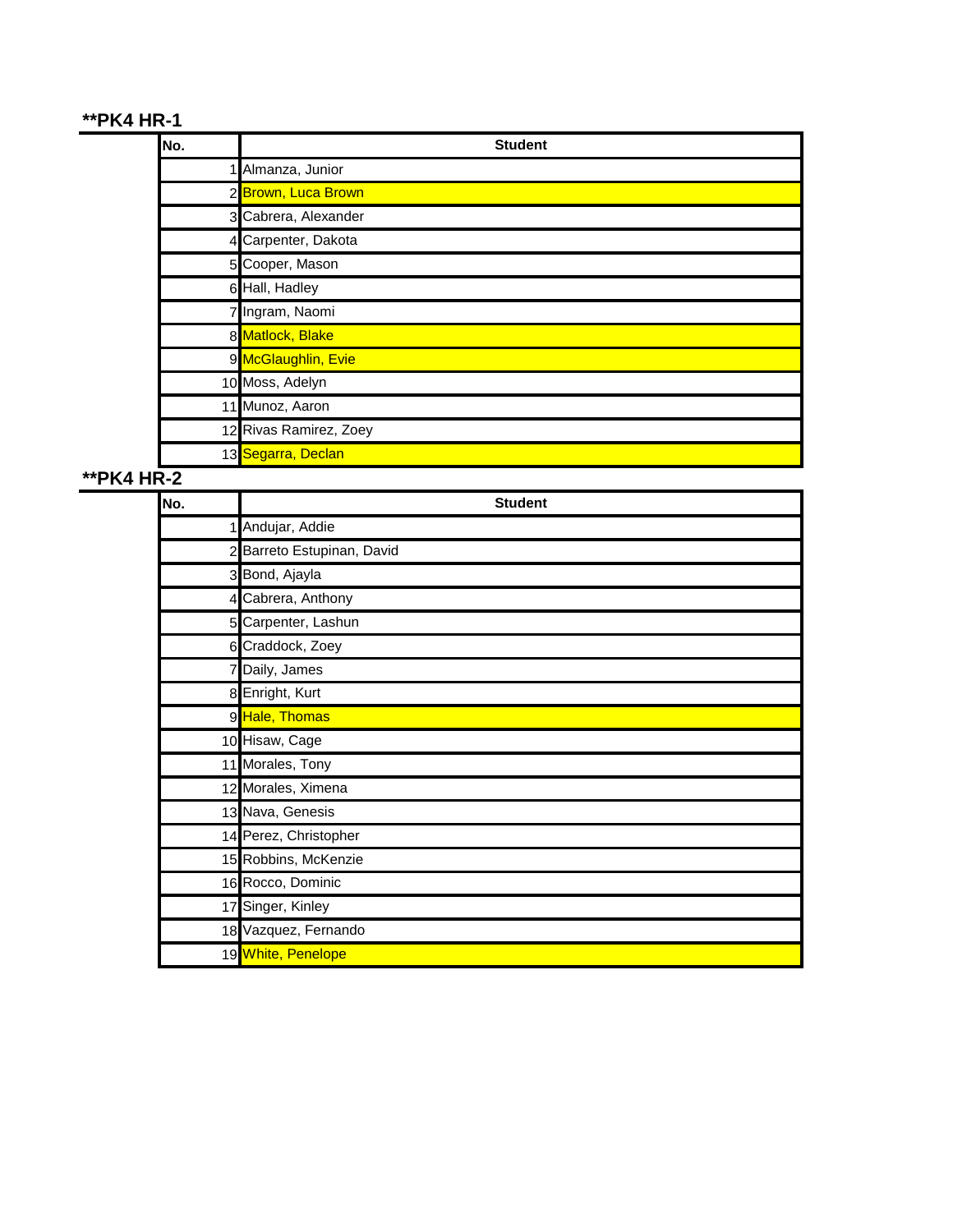# **\*K HR-1**

| No. | <b>Student</b>         |
|-----|------------------------|
|     | 1 Biayobzcki, Milly    |
|     | 2 Bush, William        |
|     | 3 Flemons, Brooklyn    |
|     | 4 Hardy, Edmund        |
|     | 5 Harshbarger, Rachel  |
|     | 6 Liom, Lilly          |
|     | 7 Matlock, Scarlett    |
|     | 8 Murray, Aubrie       |
|     | 9 Perez, Matteo        |
|     | 10 Ramirez, Elizabeth  |
|     | 11 Romero, Jacob       |
|     | 12 Sparrow, Aiden      |
|     | 13 Spradley, Ryan      |
|     | 14 Testa Aguiar, Adams |
|     | 15 Vescovo, Kieran     |

# **\*K HR-2**

| No. | <b>Student</b>      |
|-----|---------------------|
|     | 1 Anderson, Loki    |
|     | 2 Bush, Madeline    |
|     | 3Dyer, Erin         |
|     | 4 Govea-Loa, Jacob  |
|     | 5 Kennedy, Bianca   |
|     | 6 Lang, Cj          |
|     | 7 Lindsey, Addalyn  |
|     | 8 Lumpkin, Keagan   |
|     | 9 Moore, Bella      |
|     | 10 Nava, Mateo      |
|     | 11 Palmer, "Dria"   |
|     | 12 Podesta, Gianna  |
|     | 13 Rioveros, Skyler |
|     | 14 Singer, Carter   |
|     | 15 Varela, Adrian   |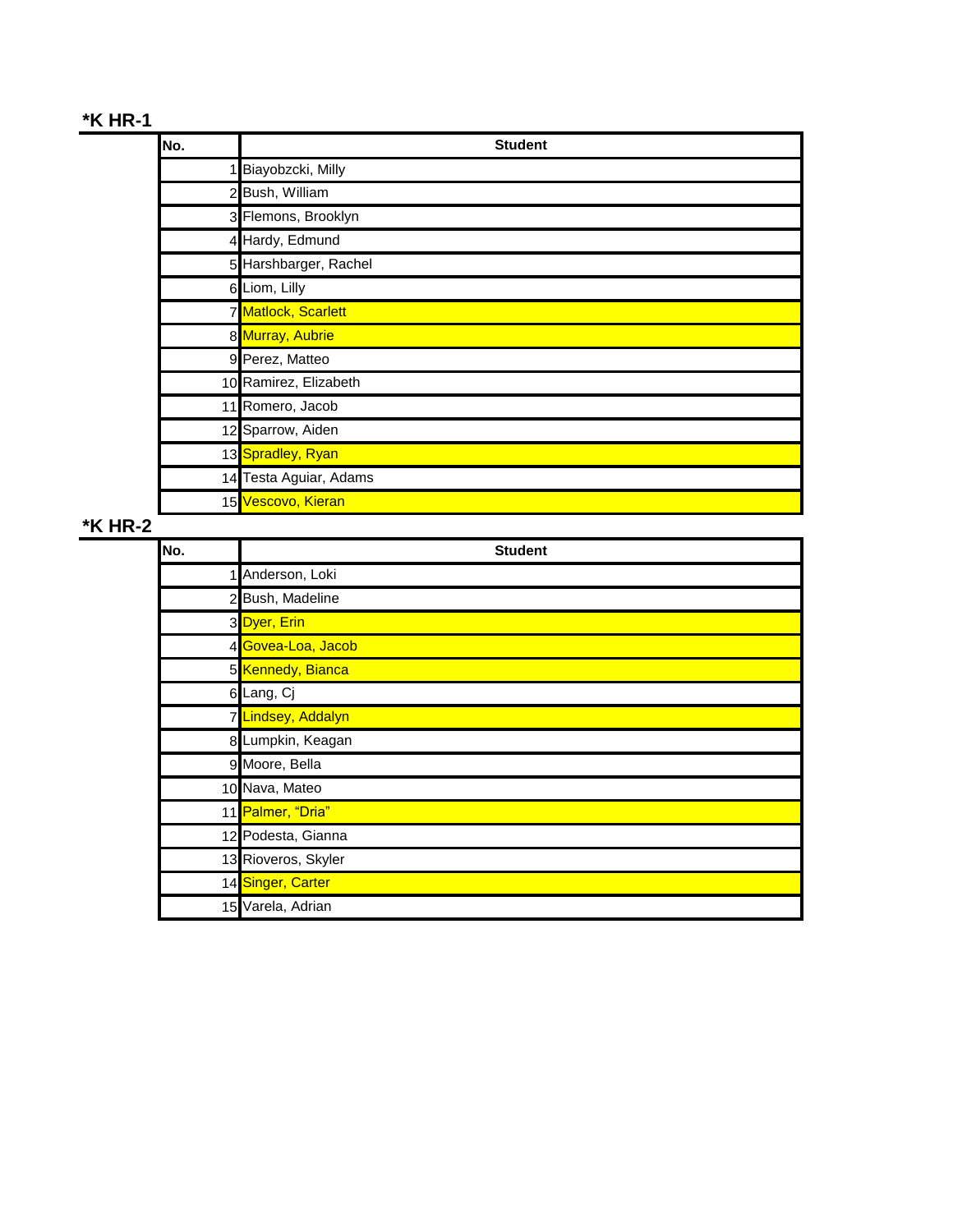| No. | <b>Student</b>             |
|-----|----------------------------|
|     | Bishop, Ava                |
|     | 2 Burns, Elizabeth         |
|     | 3 Cardona, Victoria        |
|     | 4 Cobb, Christopher        |
|     | 5 Gage, Celia              |
|     | 6 Gale, Bennie             |
|     | 7 Han, Matthew             |
|     | 8 Heltibridle, Genevieve   |
|     | 9 Lopez, Tekla             |
|     | 10 Moss, Madison           |
|     | 11 Nguyen, Alex            |
|     | 12 Rasmussen, Ally/allyson |
|     | 13 Wehmeyer, Olivia        |

| No.          | <b>Student</b>          |
|--------------|-------------------------|
|              | 1 Carter, Savannah      |
| $\mathbf{2}$ | Chen, Nathan            |
|              | 3 Dougherty, lan        |
|              | 4 Gage, William         |
|              | 5 Jaimez, Krystal       |
|              | 6 Lumpkin, Falyn        |
|              | 7 Martinez, Brittany    |
|              | 8 Mata, Ezra            |
|              | 9 Moranville, Aiden     |
|              | 10 Nava, Mayrabeli Nava |
|              | 11 Roberts, Madalynn    |
|              | 12 Rocco, Brooklyn      |
|              | 13 Twele, Lexi          |
|              | 14 Williams, Charlotte  |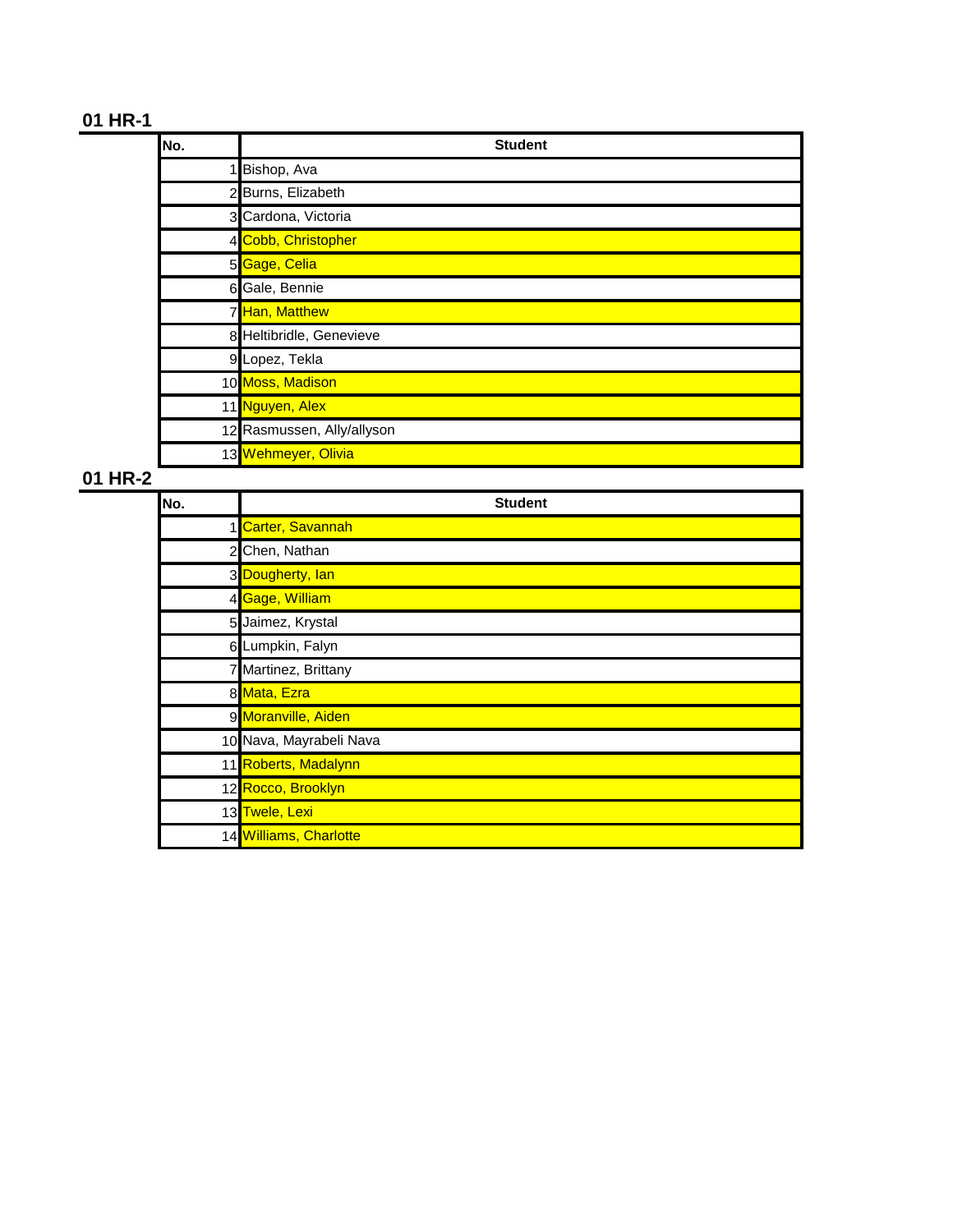| No.            | <b>Student</b>           |
|----------------|--------------------------|
| 1              | Adams, Leo               |
|                | 2 Bogan, Shiloh          |
|                | 3 Galvez, Keyla          |
| $\overline{4}$ | Gbee, Aden               |
|                | 5 Gomez, Ines            |
|                | 6 Granados, Camila       |
|                | 7 Hale, Lily             |
|                | 8 Hanson, Caroline       |
|                | 9 Jimenez, Ivy           |
|                | 10 Liom, Micah John Liom |
|                | 11 Lyons, Dani           |
|                | 12 Montiel, Yulisa       |
|                | 13 Palmer, "Ari"         |
|                | 14 Parker, Jack          |
|                | 15 Parrish, John         |
|                | 16 Petteys, Brian        |
|                | 17 Petteys, Julia        |
|                | 18 Petteys, Shane        |
|                | 19 Ramirez, Elliott      |
|                | 20 Rosser, Ashton        |
| 21             | Siaulaiga, Mahealani     |
|                | 22 Talley, Isabella      |
|                | 23 Varela, Christian     |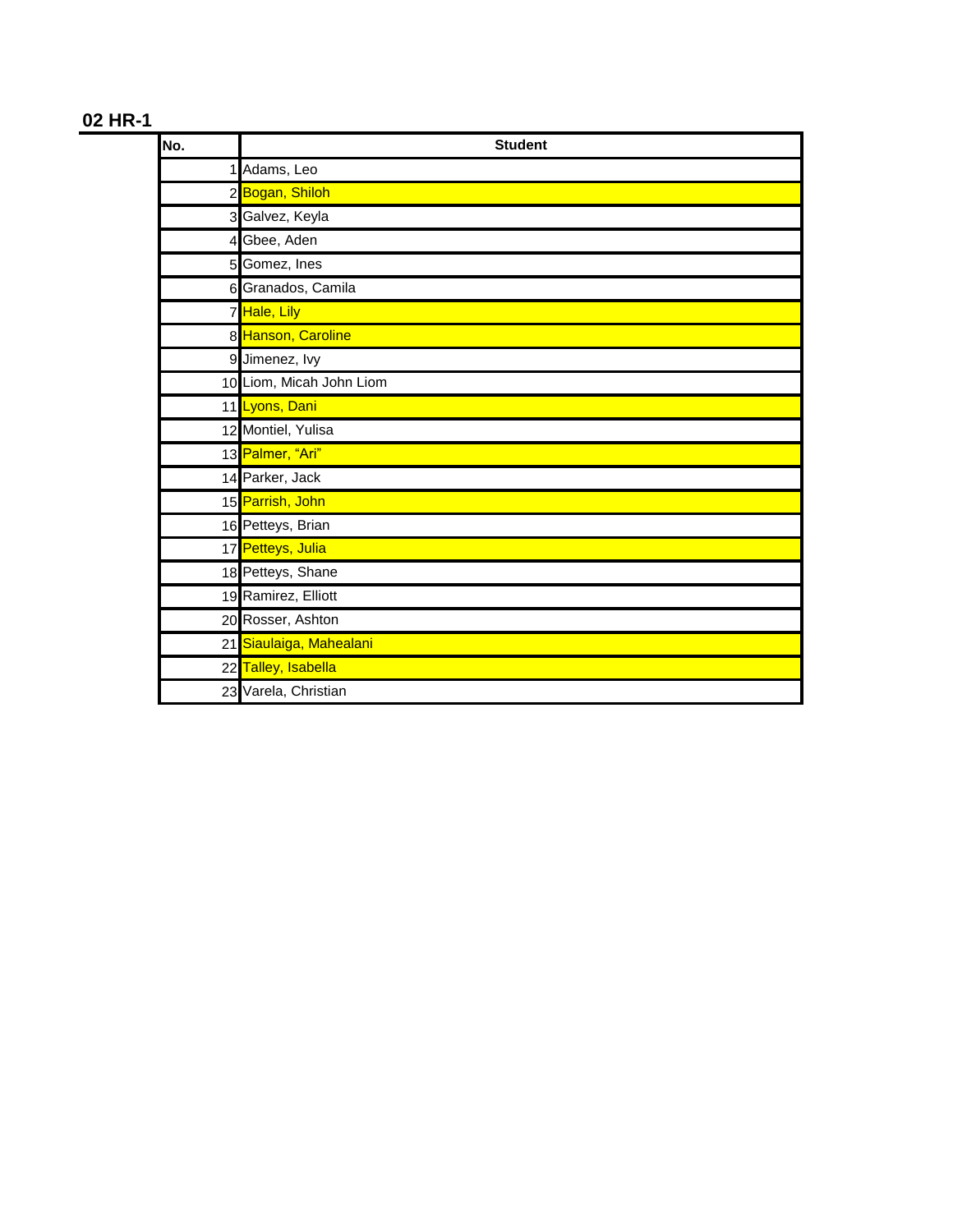| No. | <b>Student</b>           |
|-----|--------------------------|
|     | Badillo, Dylan           |
|     | 2 Biayobzcki, Simon      |
|     | 3 Burnett, Caleb         |
|     | 4 Burns, Charlie         |
|     | 5 DesVergnes, Tyler      |
|     | 6 Fields, Takayla        |
|     | 7 Garrett, Rock          |
|     | 8 Geronimo, Lily         |
|     | 9 Heltibridle, Deirdre   |
|     | 10 Herrera, Chloe        |
|     | 11 Hubbard, Ryder        |
|     | 12 Ireland-Knight, Kylie |
|     | 13 Lopez, Aj             |
|     | 14 McKinney, Gabrielle   |
|     | 15 Nunley, Ollie         |
|     | 16 Perez, Fatima         |
|     | 17 Podesta, Caroline     |
|     | 18 Reasonover, Trace     |
|     | 19 Rice, Isaiah          |
|     | 20 Romero, Emmanuel      |
|     | 21 Russell, Brylee       |
|     | 22 Vescovo, Kinley       |
|     | 23 West, Kennedy         |
|     | 24 Williams, Tanrak      |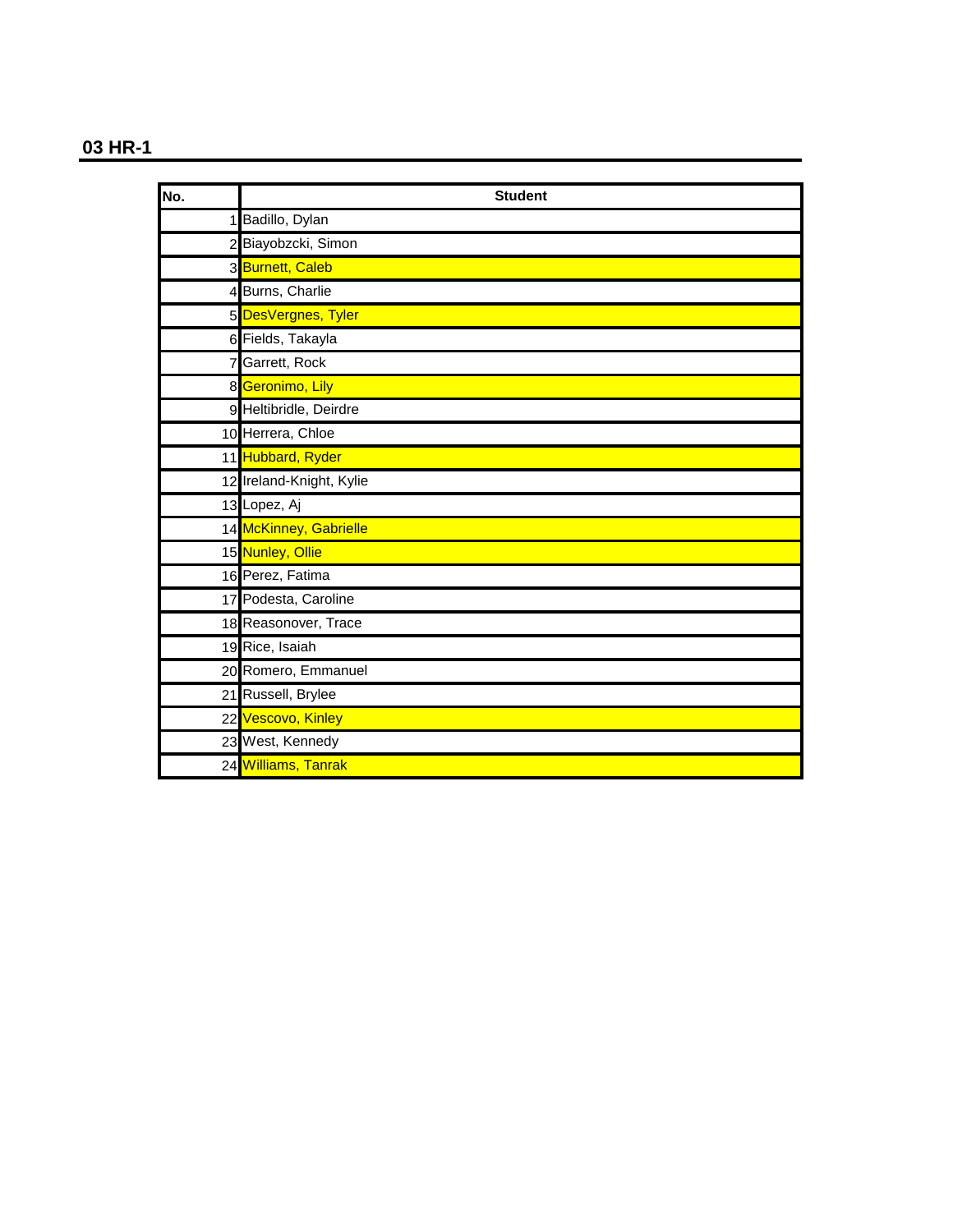| No. | <b>Student</b>            |
|-----|---------------------------|
|     | 1 Bannister, Kate         |
|     | 2 Bowers, Brady           |
|     | 3 Edwards, Colton         |
|     | 4 Han, Marcella           |
|     | 5 Herrera, Dulce          |
|     | 6 Keltz, Megan            |
|     | 7Le, Ben                  |
|     | 8 Manning, William        |
|     | 9 Miller, Dominic         |
|     | 10 Morales, Yoeni Morales |
|     | 11 Moranville, John       |
|     | 12 Pitts, Lauryn          |
|     | 13 Ramirez, Lucy          |
|     | 14 Ramirez, Nathalie      |
|     | 15 Romero, Alicia         |
|     | 16 Sutton, Oliver         |
|     | 17 Townsend, Eli          |
|     | 18 Tran, Anna             |
|     | 19 Wilson, Blake          |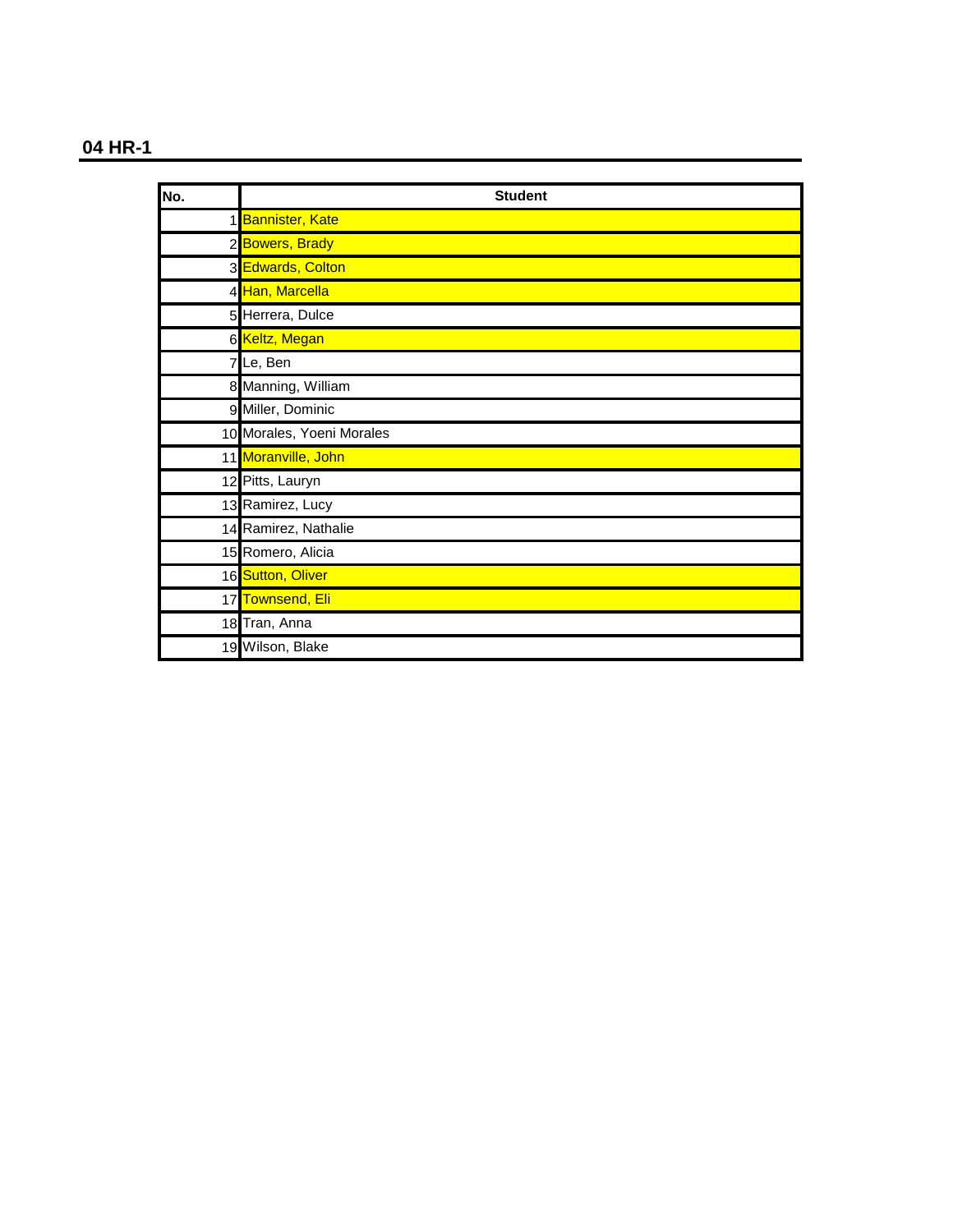| No. | <b>Student</b>         |
|-----|------------------------|
|     | 1 Brown, Trey          |
|     | 2 Burns, Luke          |
|     | 3 Bush, Lj             |
|     | 4 Cordell, Liam        |
|     | 5 Dowda, Dominic       |
|     | 6 Farley, Deonna       |
|     | 7 Garrett, Morgan      |
|     | 8 Gomez, Lio           |
|     | 9 Guthrie, Landon      |
|     | 10 Hanson, Louden      |
|     | 11 Herrera, Chrissette |
|     | 12 Lopez, Paola        |
|     | 13 Meyer, Lylee        |
|     | 14 Orban, Jaxon        |
|     | 15 Russell, Dru        |
|     | 16 Scott, Clover       |
|     | 17 Shotwell, Skylar    |
|     | 18 Sta Cruz, Angelo    |
|     | 19 West, Kj            |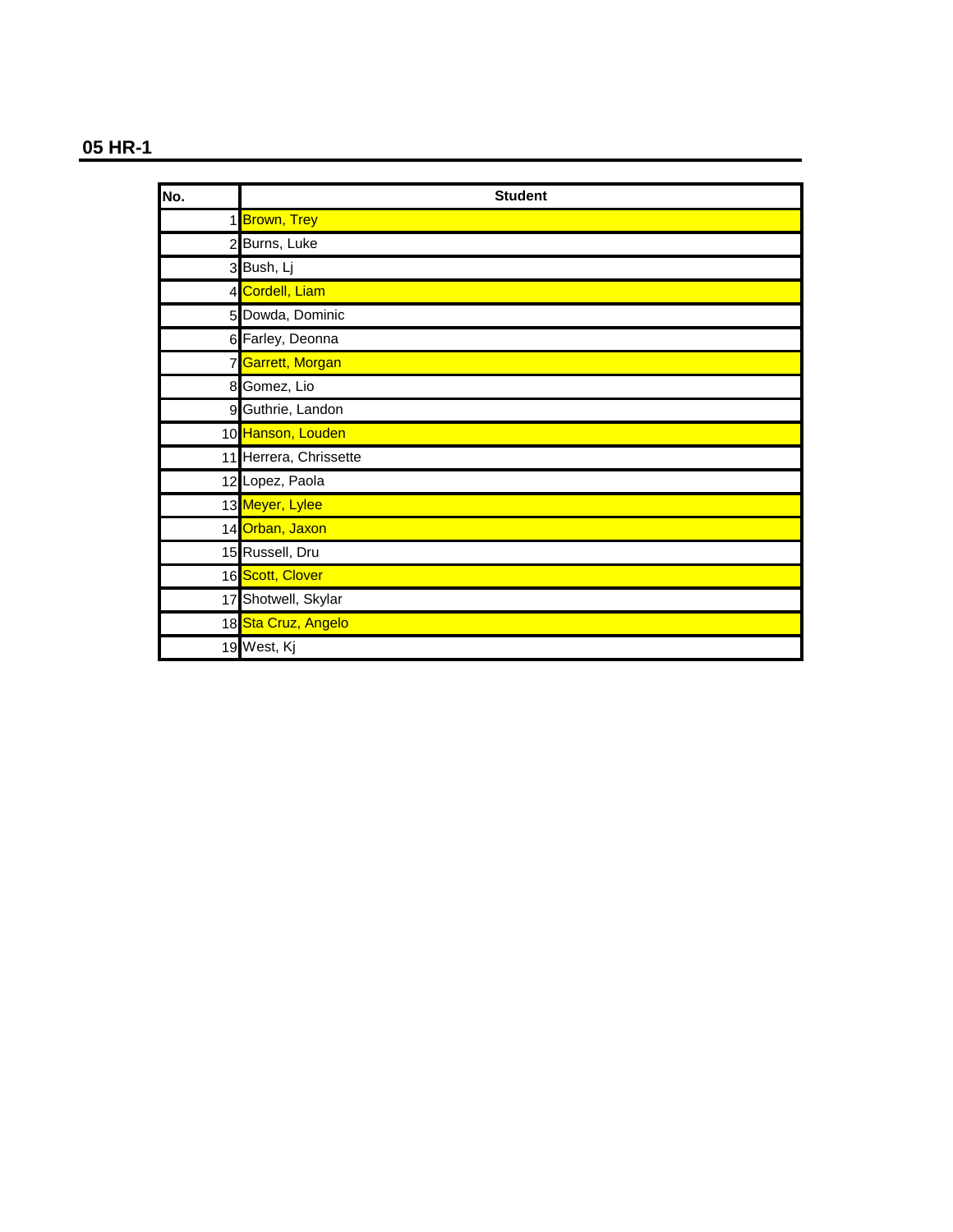| No. | <b>Student</b>            |
|-----|---------------------------|
|     | 1 Adams, Lexi             |
|     | 2 Arrington, Evie         |
|     | 3 Aufdenkamp, Gabriel     |
|     | 4 Bannister, Savannah     |
|     | 5 Bolton, Haedyn          |
|     | 6 Bowers, Bryn            |
|     | 7 DesVergnes, Brady       |
|     | 8 Dickerson, Allie        |
|     | 9 Dowda, Brooks           |
|     | 10 Duda, Hatchee          |
|     | 11 Glankler, Gabby        |
|     | 12 Harshbarger, Logan     |
|     | 13 Jackson, Aiden Jackson |
|     | 14 Jolly, Lincoln         |
|     | 15 Morales, Emily Morales |
|     | 16 Morales, Jazmine       |
|     | 17 Murray, Gavin          |
|     | 18 Nacrelli, Allie        |
|     | 19 Ordoñez, Miriam        |
|     | 20 Pita, Nick Pita        |
|     | 21 Podesta, Dominic       |
|     | 22 Reasonover, Avery      |
|     | 23 Rout, Grace            |
|     | 24 Sutton, James          |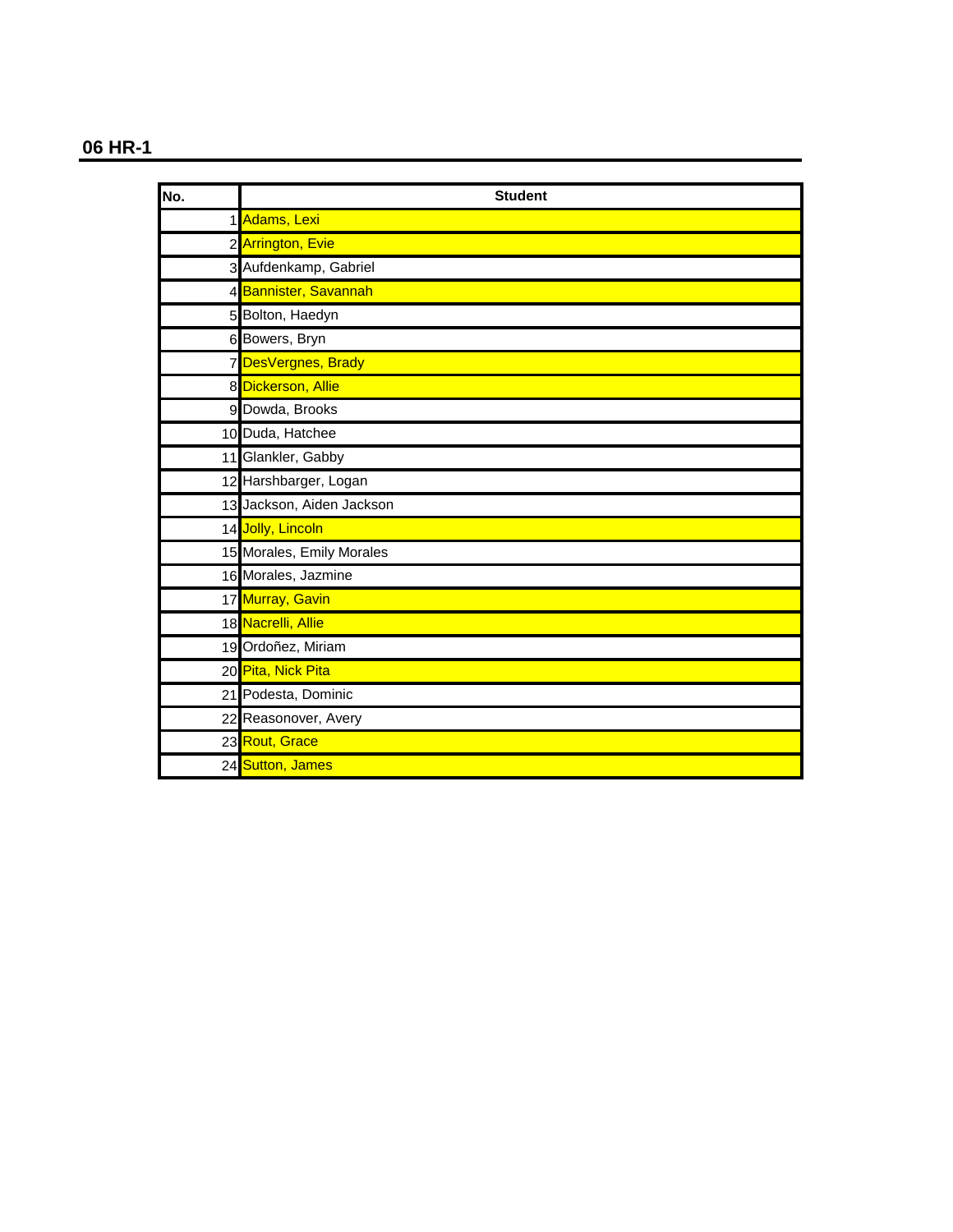| No. | <b>Student</b>        |
|-----|-----------------------|
|     | 1 Arrington, Sam      |
|     | 2 Burnett, Paxton     |
|     | 3 Coggins, Avery      |
|     | 4 DeCoste, Marilee    |
|     | 5 Green, Dominic      |
|     | 6 Hubbard, Rylee      |
|     | 7 Nguyen, Huong       |
|     | 8 Paramo, Victoria    |
|     | 9 Reasonover, Lorelei |
|     | 10 Sones, Abby        |
|     | 11 Tran, John         |
|     | 12 Winkelmann, Alison |
|     | 13 Young, Brayden     |

| No. | <b>Student</b>       |
|-----|----------------------|
|     | 1 Bailey, Shannia    |
|     | 2 Battle, Drew       |
|     | 3 Brown, Tyler       |
|     | 4 Gomez, Tomas       |
|     | 5 Jaimez, Jerry      |
|     | 6 Lim, Kyle          |
|     | 7 Parker, Caroline   |
|     | 8 Perez, Jacob       |
|     | 9 Poblete, Karinsel  |
|     | 10 Romero, Andrea    |
|     | 11 Roubidoux, Olivia |
|     | 12 Suarez, Brissa    |
|     | 13 Vescovo, Logan    |
| 14  | Yarbrough, Tealy     |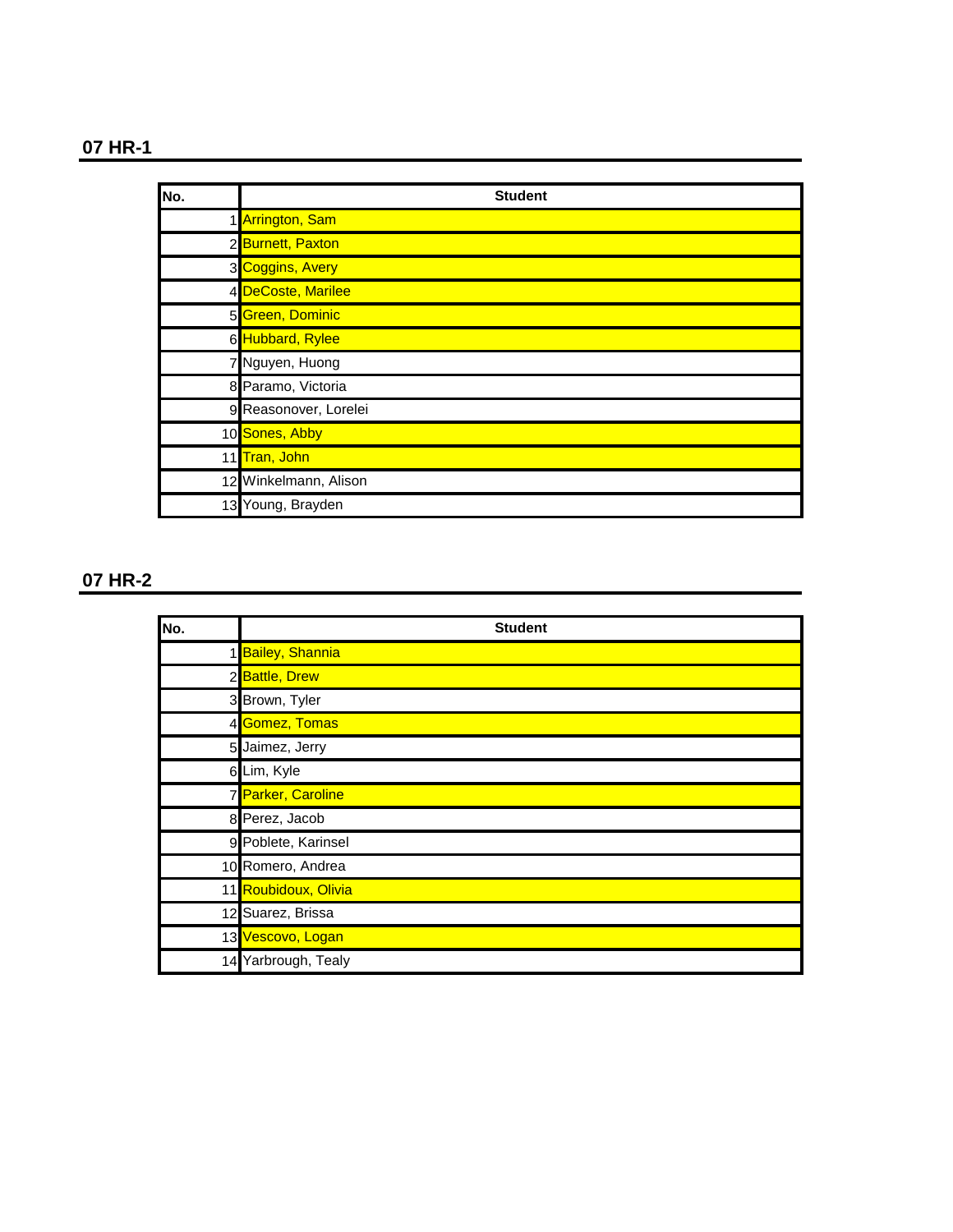| No. | <b>Student</b>         |
|-----|------------------------|
|     | 1 Bennett, Layla       |
|     | 2 Bolton, Addie        |
|     | 3 Cathey, Allison      |
|     | 4 Crews, Sophia        |
|     | 5 Galvez, Joyce        |
|     | 6 Granados, Mariela    |
|     | 7 Harmon, Cassie       |
|     | 8 Manning, Addison     |
|     | 9 Okafor, Praise       |
|     | 10 Orban, Cadence      |
|     | 11 Podesta, Eva        |
|     | 12 Rye, Mary Kate      |
|     | 13 Schiavone, Arabella |

| No. | <b>Student</b>      |
|-----|---------------------|
| 1   | Anzovino, Dominic   |
|     | 2 Brapoh, Caleb     |
|     | 3 Cross, Zachary    |
|     | 4 Dwyer, Conor      |
|     | 5 Fister, Jake      |
|     | 6 Galvez, Jan       |
|     | Gonzalez, Giovanni  |
|     | 8 Hernandez, Ariel  |
|     | 9 Jimenez, Rocco    |
|     | 10 Jolly, David     |
|     | 11 Nichols, Ethan   |
|     | 12 Pogue, Dylan     |
|     | 13 Ramirez, Michael |
|     | 14 Rout, Wil        |
|     | 15 Scott, Miller    |
|     | 16 Simon, Peter     |
|     | 17 Truong, Nick     |
|     | 18 Wehmeyer, Jt     |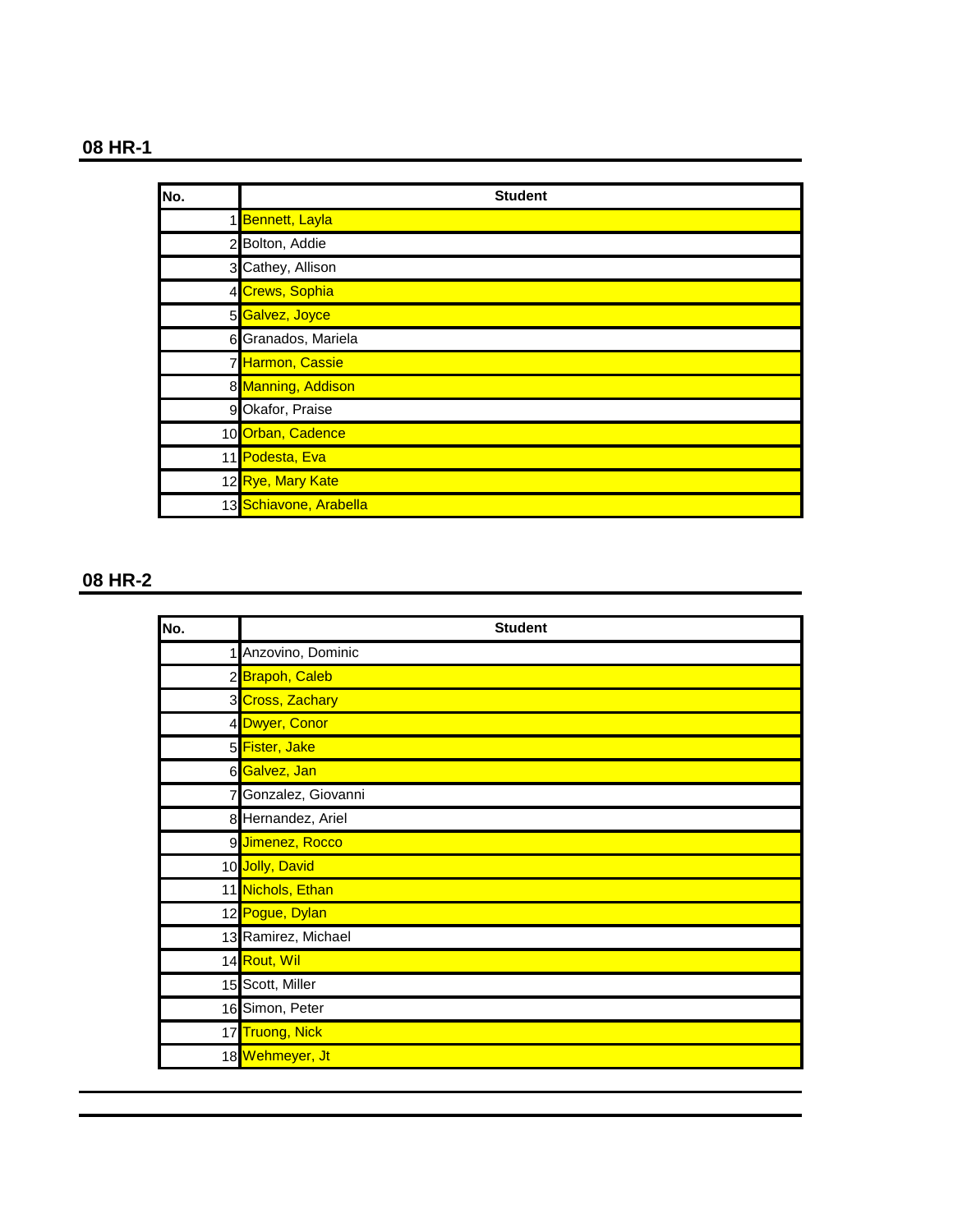| Grd             |  |
|-----------------|--|
| PK3             |  |
| PK3             |  |
| PK3             |  |
| PK3             |  |
| PK3             |  |
| PK3             |  |
| PK3             |  |
| PK3             |  |
| PK3             |  |
| PK3             |  |
| PK3             |  |
| PK3             |  |
| PK3             |  |
| PK3             |  |
| PK <sub>3</sub> |  |
| PK3             |  |
| PK3             |  |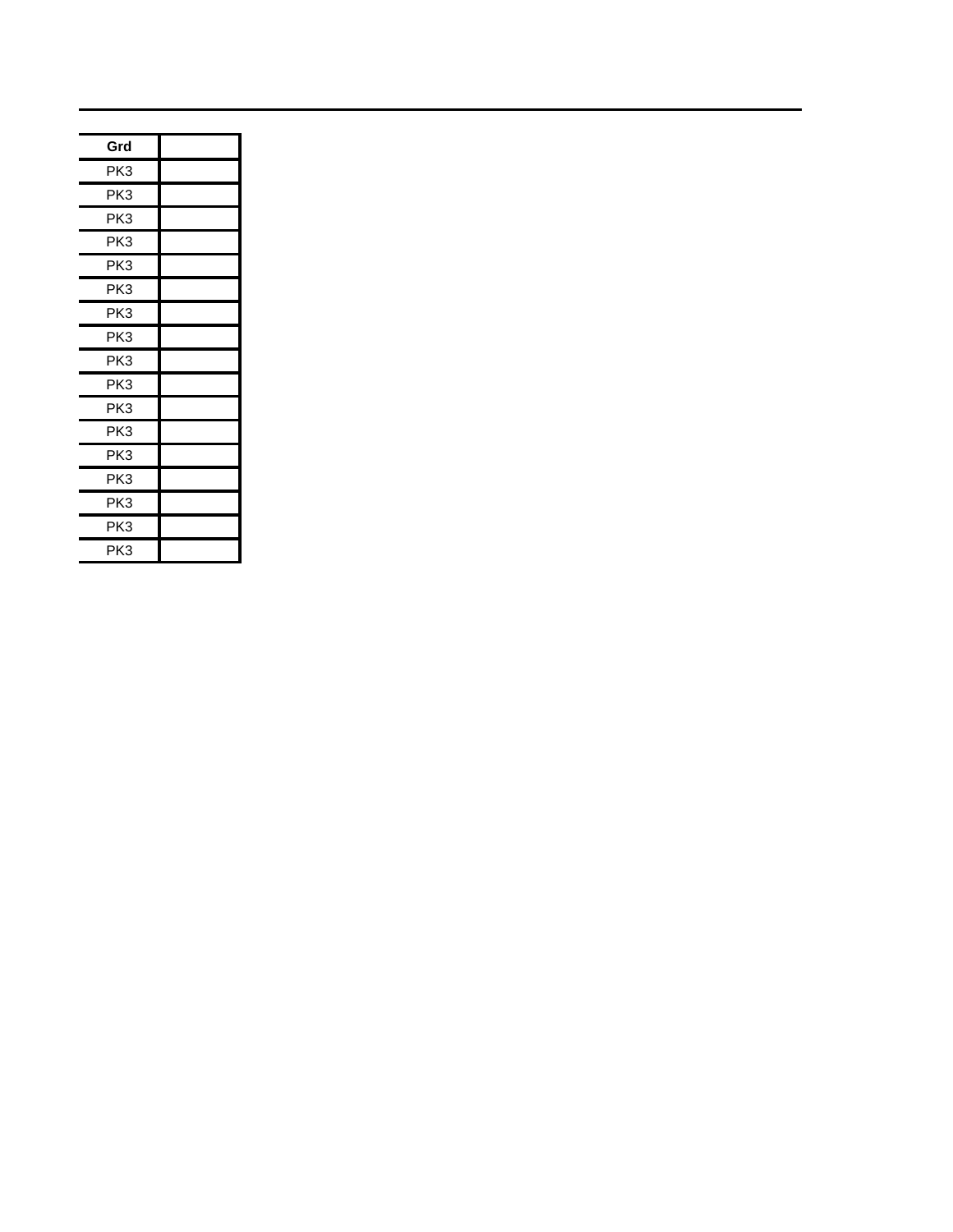| Grd |  |
|-----|--|
| PK4 |  |
| PK4 |  |
| PK4 |  |
| PK4 |  |
| PK4 |  |
| PK4 |  |
| PK4 |  |
| PK4 |  |
| PK4 |  |
| PK4 |  |
| PK4 |  |
| PK4 |  |
| PK4 |  |

| Grd |  |
|-----|--|
| PK4 |  |
| PK4 |  |
| PK4 |  |
| PK4 |  |
| PK4 |  |
| PK4 |  |
| PK4 |  |
| PK4 |  |
| PK4 |  |
| PK4 |  |
| PK4 |  |
| PK4 |  |
| PK4 |  |
| PK4 |  |
| PK4 |  |
| PK4 |  |
| PK4 |  |
| PK4 |  |
| PK4 |  |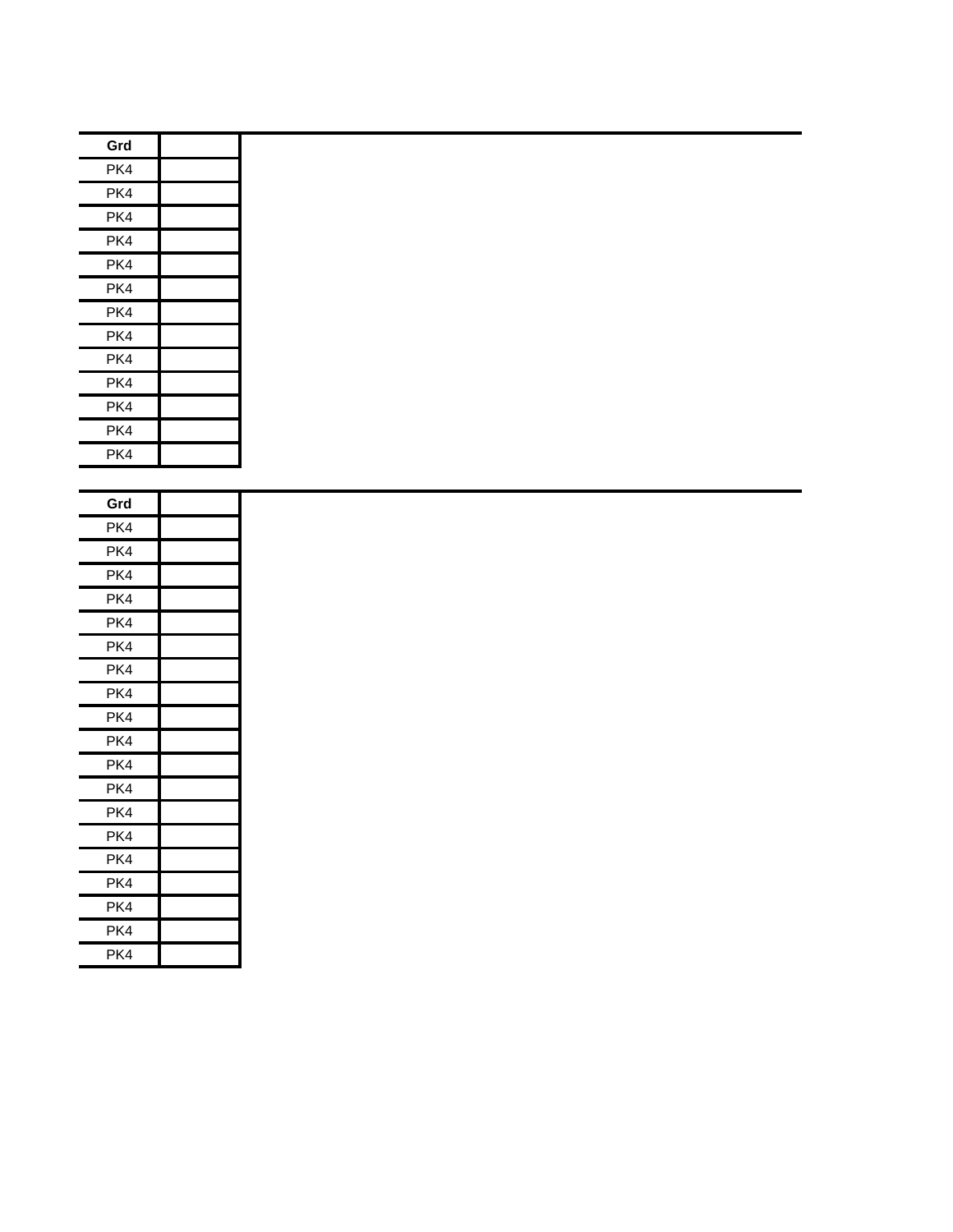| Grd                     |  |
|-------------------------|--|
| Κ                       |  |
| K                       |  |
| $\overline{\mathsf{K}}$ |  |
| $\overline{\mathsf{K}}$ |  |
| K                       |  |
| $\overline{\mathsf{K}}$ |  |
| $\overline{\mathsf{K}}$ |  |
| $\overline{\mathsf{K}}$ |  |
| $\overline{\mathsf{K}}$ |  |
| $\overline{\mathsf{K}}$ |  |
| $\overline{\mathsf{K}}$ |  |
| K                       |  |
| $\overline{\mathsf{K}}$ |  |
| $\overline{\mathsf{K}}$ |  |
| K                       |  |
|                         |  |

| Grd                     |  |
|-------------------------|--|
| K                       |  |
| K                       |  |
| $\overline{\mathsf{K}}$ |  |
| $\overline{\mathsf{K}}$ |  |
| $\overline{\mathsf{K}}$ |  |
| K                       |  |
| $\overline{\mathsf{K}}$ |  |
| $\overline{\mathsf{K}}$ |  |
| $\overline{\mathsf{K}}$ |  |
| K                       |  |
| $\overline{\mathsf{K}}$ |  |
| $\overline{\mathsf{K}}$ |  |
| K                       |  |
| $\overline{\mathsf{K}}$ |  |
| $\overline{\mathsf{k}}$ |  |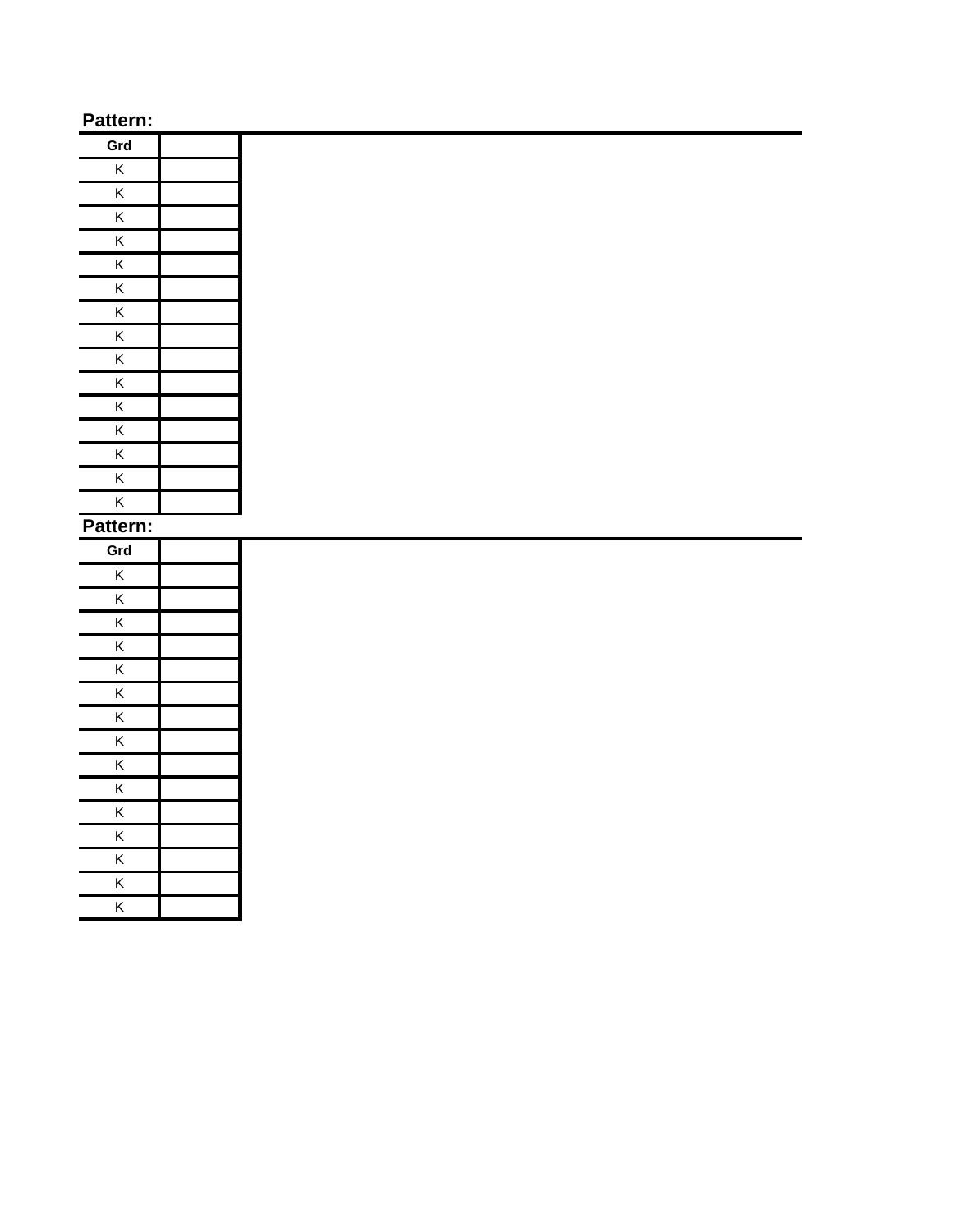| Grd                     |  |
|-------------------------|--|
| 1                       |  |
| 1                       |  |
| 1                       |  |
| 1                       |  |
| $\mathbf{1}$            |  |
| 1                       |  |
| $\overline{\mathbf{1}}$ |  |
| $\overline{\mathbf{1}}$ |  |
| $\mathbf{1}$            |  |
| 1                       |  |
| $\mathbf{1}$            |  |
| $\overline{1}$          |  |
| 1                       |  |

| Grd                     |  |
|-------------------------|--|
| 1                       |  |
| 1                       |  |
| $\overline{\mathbf{1}}$ |  |
| 1                       |  |
| $\mathbf{1}$            |  |
| 1                       |  |
| $\mathbf{1}$            |  |
| 1                       |  |
| $\overline{\mathbf{1}}$ |  |
| 1                       |  |
| $\mathbf{1}$            |  |
| 1                       |  |
| 1                       |  |
| 1                       |  |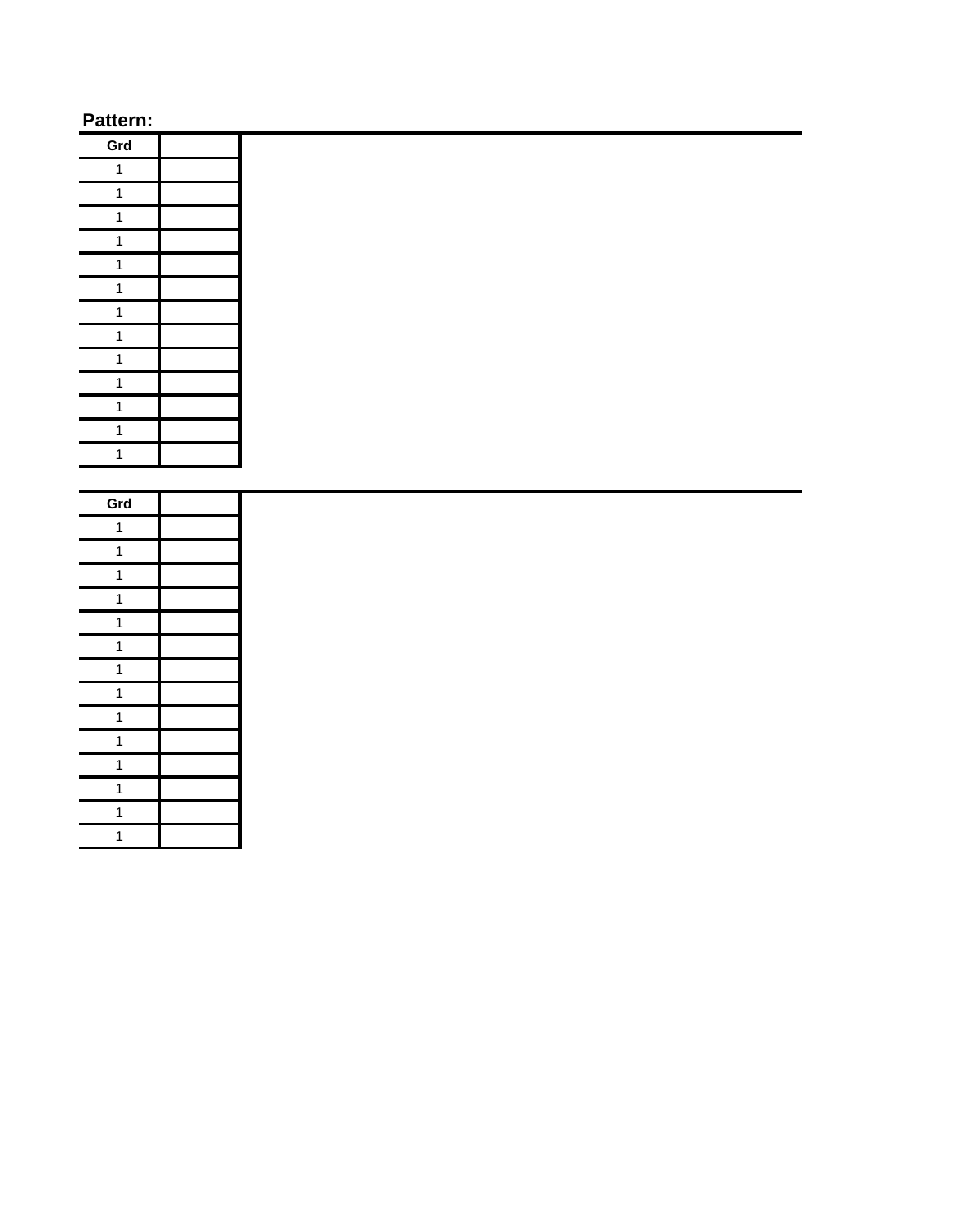| Grd                     |  |
|-------------------------|--|
| $\overline{a}$          |  |
| $\frac{2}{2}$           |  |
|                         |  |
| $\overline{\mathbf{c}}$ |  |
| $\overline{2}$          |  |
| $\overline{2}$          |  |
| $\overline{2}$          |  |
| $\overline{2}$          |  |
| $\overline{2}$          |  |
| $\frac{2}{2}$           |  |
|                         |  |
| $\overline{2}$          |  |
| $\overline{2}$          |  |
| $\frac{2}{\sqrt{2}}$    |  |
| $\overline{2}$          |  |
| $\overline{2}$          |  |
| $\frac{2}{2}$           |  |
|                         |  |
| $\frac{2}{2}$           |  |
|                         |  |
| $\overline{2}$          |  |
| $\frac{1}{2}$           |  |
| $\overline{2}$          |  |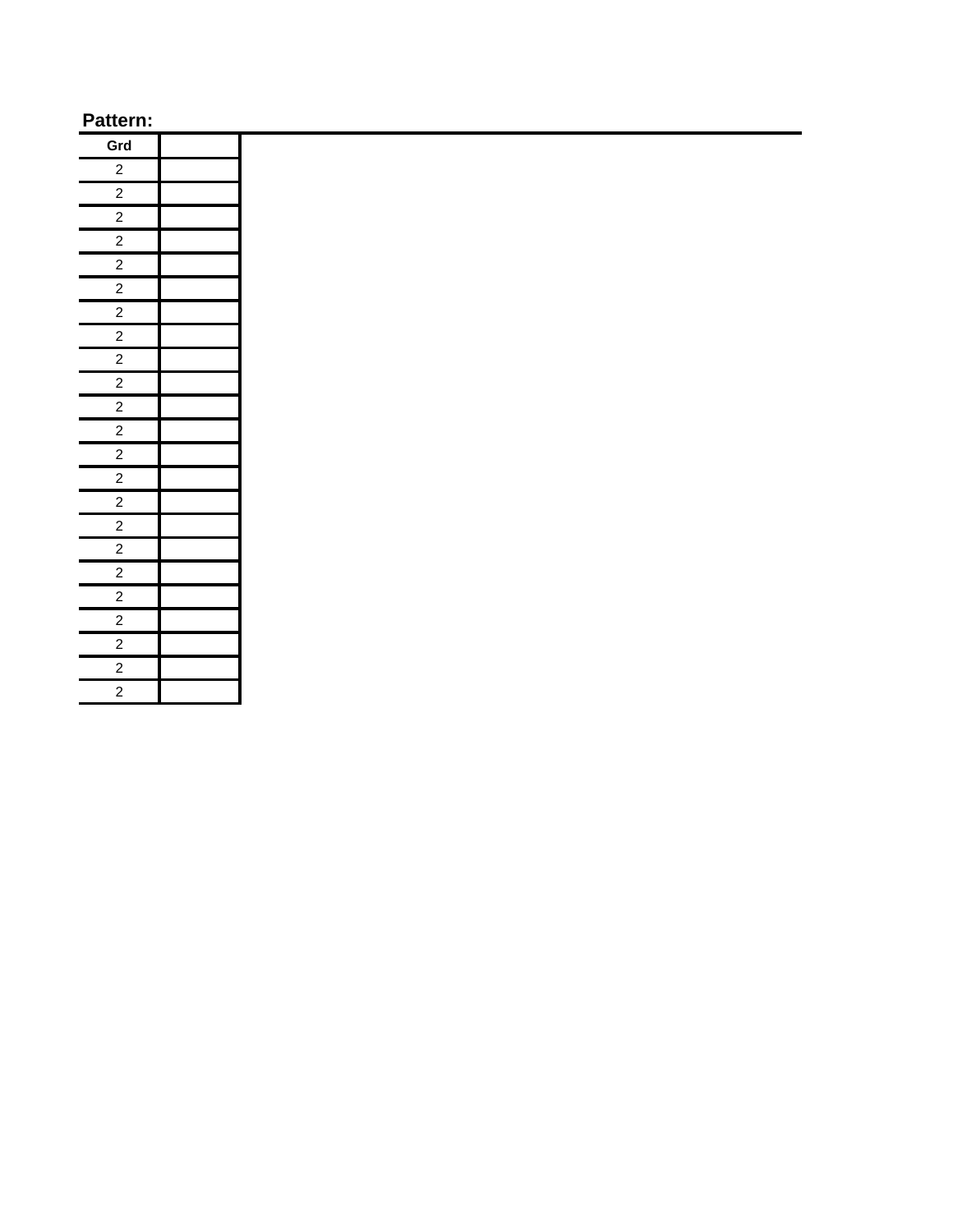| Grd            |  |
|----------------|--|
| $\overline{3}$ |  |
| $\overline{3}$ |  |
| 3              |  |
| $\overline{3}$ |  |
| 3              |  |
| 3              |  |
| 3              |  |
| $\overline{3}$ |  |
| 3              |  |
| $\overline{3}$ |  |
| $\overline{3}$ |  |
| 3              |  |
| 3              |  |
| $\overline{3}$ |  |
| 3              |  |
| 3              |  |
| $\overline{3}$ |  |
| 3              |  |
| 3              |  |
| 3              |  |
| 3              |  |
| 3              |  |
| 3              |  |
| 3              |  |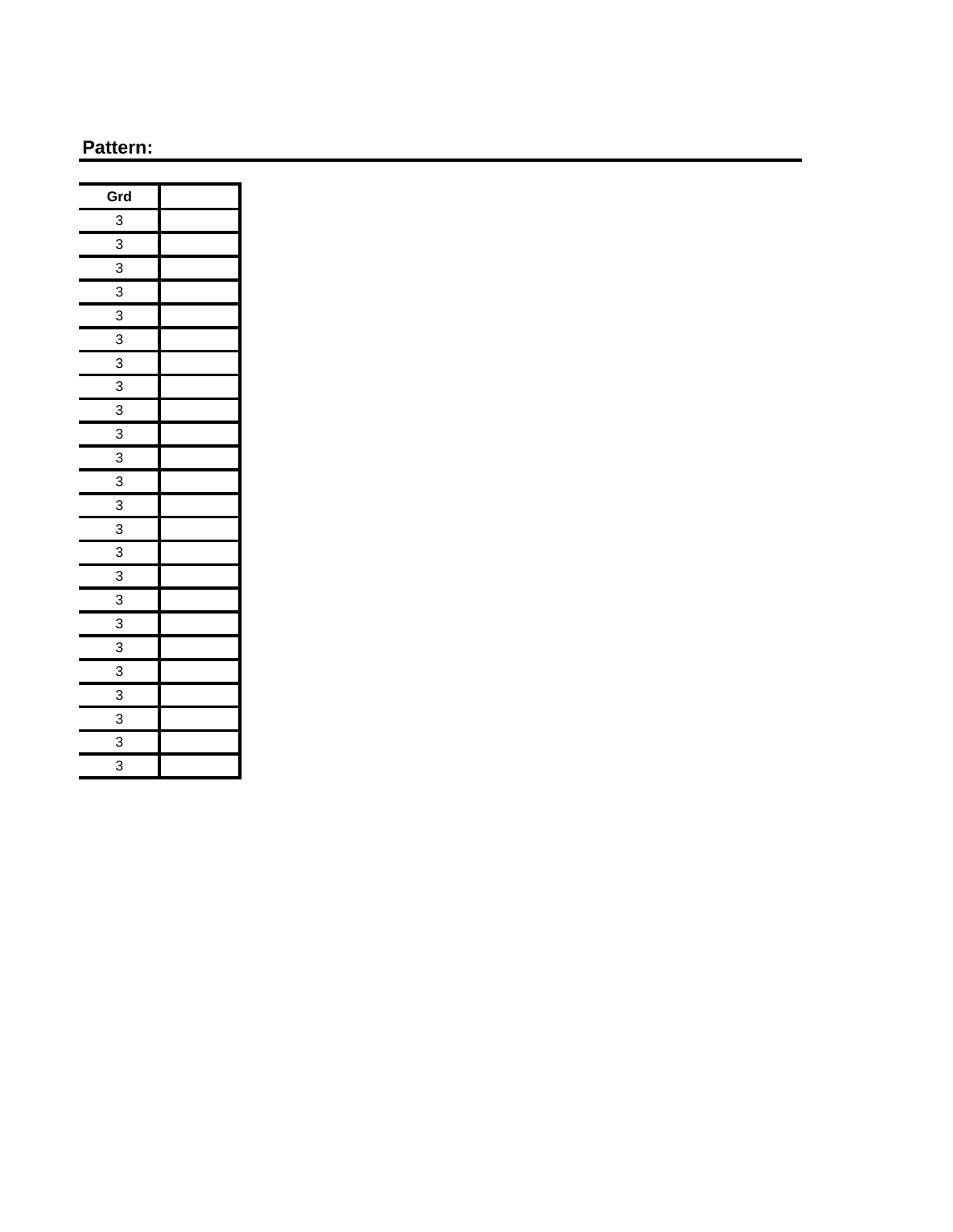| Grd                     |  |
|-------------------------|--|
| 4                       |  |
| 4                       |  |
| $\overline{\mathbf{4}}$ |  |
| 4                       |  |
| 4                       |  |
| 4                       |  |
| 4                       |  |
| $\overline{\mathbf{4}}$ |  |
| 4                       |  |
| $\overline{\mathbf{4}}$ |  |
| 4                       |  |
| 4                       |  |
| 4                       |  |
| $\overline{\mathbf{4}}$ |  |
| $\overline{\mathbf{r}}$ |  |
| 4                       |  |
| $\overline{\mathbf{4}}$ |  |
| $\overline{\mathbf{4}}$ |  |
| 4                       |  |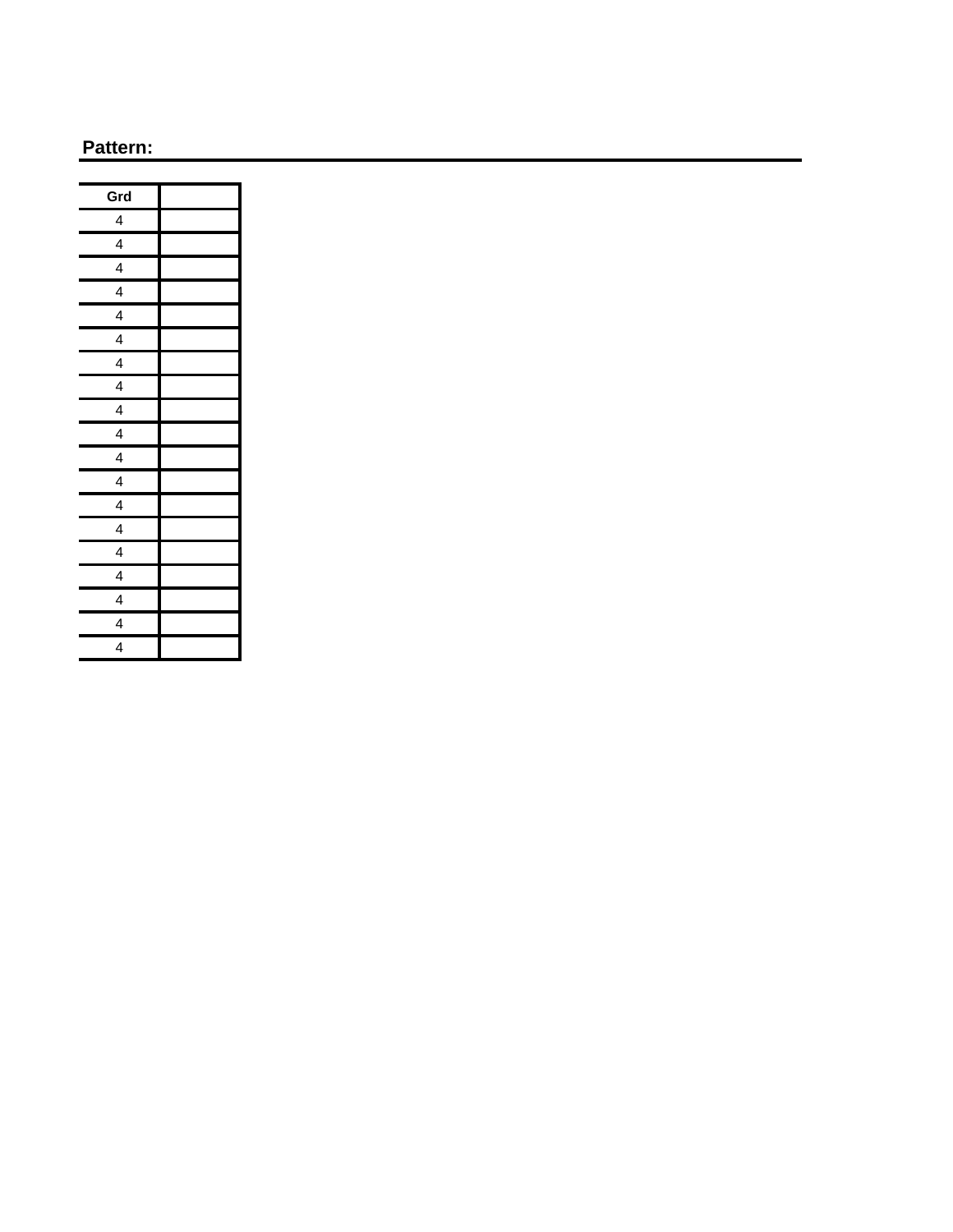| Grd            |  |
|----------------|--|
| 5              |  |
| 5              |  |
| 5              |  |
| 5              |  |
| 5              |  |
| 5              |  |
| 5              |  |
| 5              |  |
| 5              |  |
| 5              |  |
| 5              |  |
| 5              |  |
| 5              |  |
| 5              |  |
| $\overline{5}$ |  |
| 5              |  |
| 5              |  |
| 5              |  |
| 5              |  |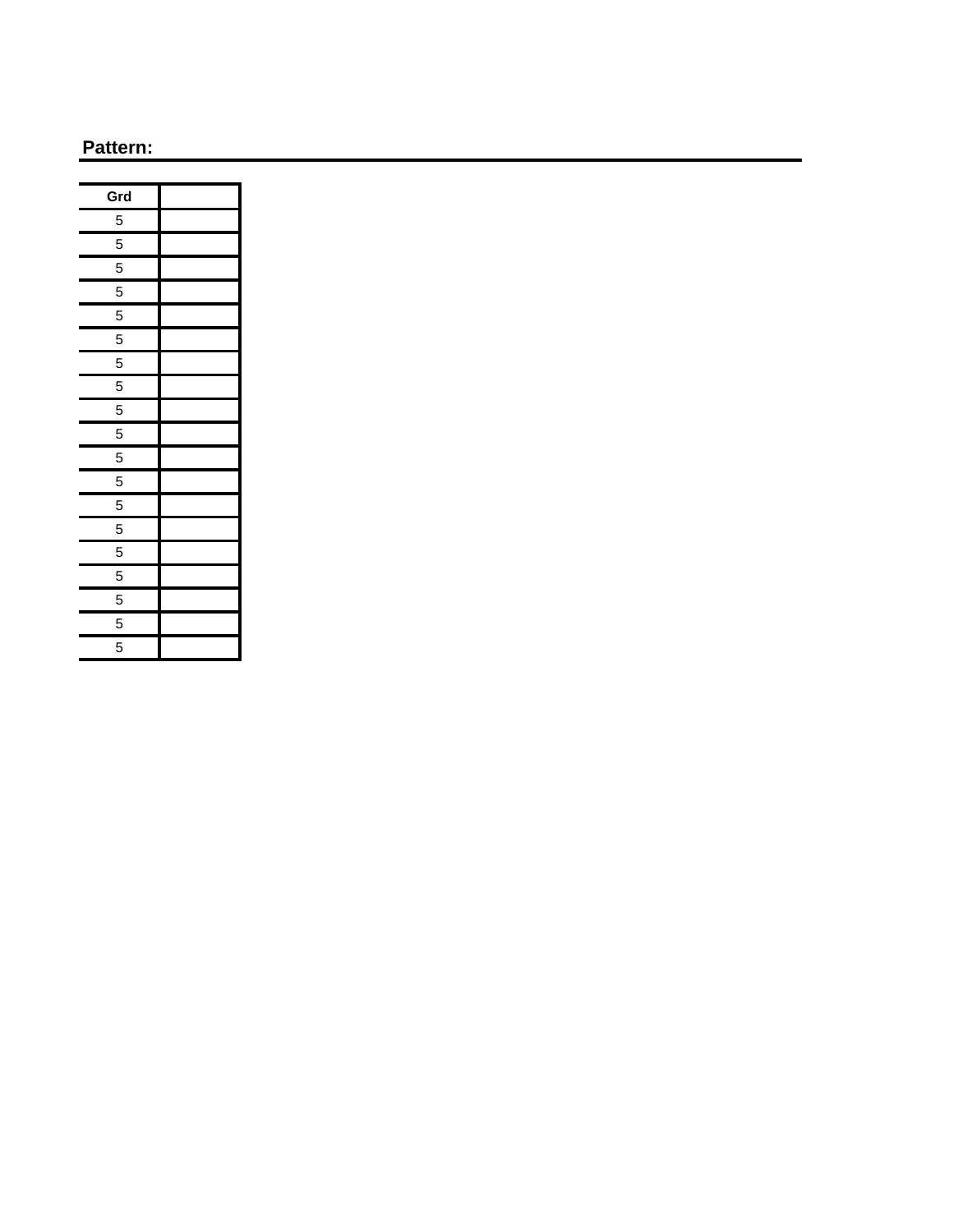| Grd |  |
|-----|--|
| 6   |  |
| 6   |  |
| 6   |  |
| 6   |  |
| 6   |  |
| 6   |  |
| 6   |  |
| 6   |  |
| 6   |  |
| 6   |  |
| 6   |  |
| 6   |  |
| 6   |  |
| 6   |  |
| 6   |  |
| 6   |  |
| 6   |  |
| 6   |  |
| 6   |  |
| 6   |  |
| 6   |  |
| 6   |  |
| 6   |  |
| 6   |  |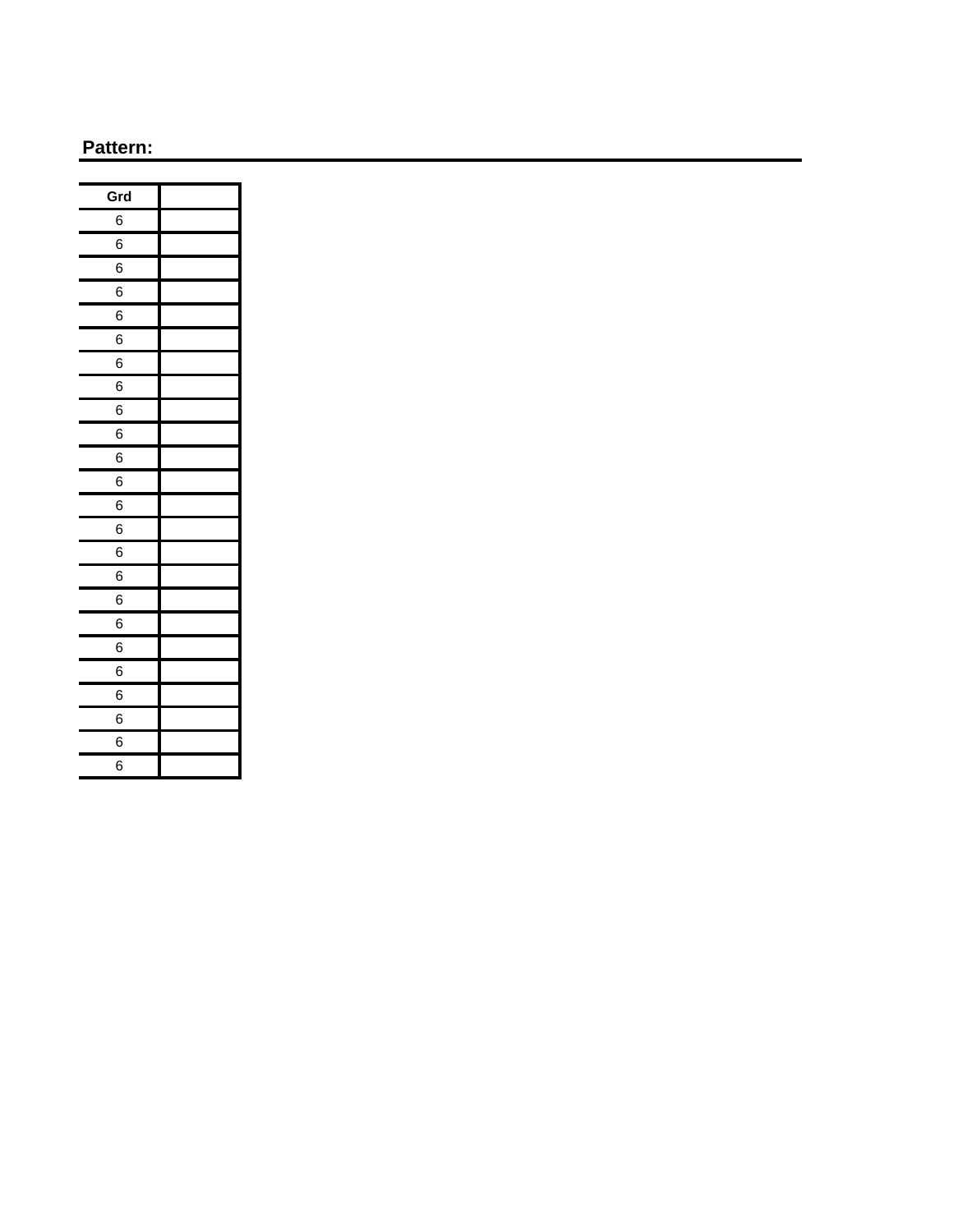| Grd            |  |
|----------------|--|
| 7              |  |
| $\overline{7}$ |  |
| $\overline{7}$ |  |
| $\overline{7}$ |  |
| $\overline{7}$ |  |
| $\overline{7}$ |  |
| $\overline{7}$ |  |
| $\overline{7}$ |  |
| $\overline{7}$ |  |
| $\overline{7}$ |  |
| $\overline{7}$ |  |
| $\overline{7}$ |  |
| 7              |  |

| Grd            |  |
|----------------|--|
| $\overline{7}$ |  |
| $\overline{7}$ |  |
| $\overline{7}$ |  |
| $\overline{7}$ |  |
| $\overline{7}$ |  |
| $\overline{7}$ |  |
| $\overline{7}$ |  |
| $\overline{7}$ |  |
| $\overline{7}$ |  |
| $\overline{7}$ |  |
| $\overline{7}$ |  |
| $\overline{7}$ |  |
| $\overline{7}$ |  |
| $\overline{7}$ |  |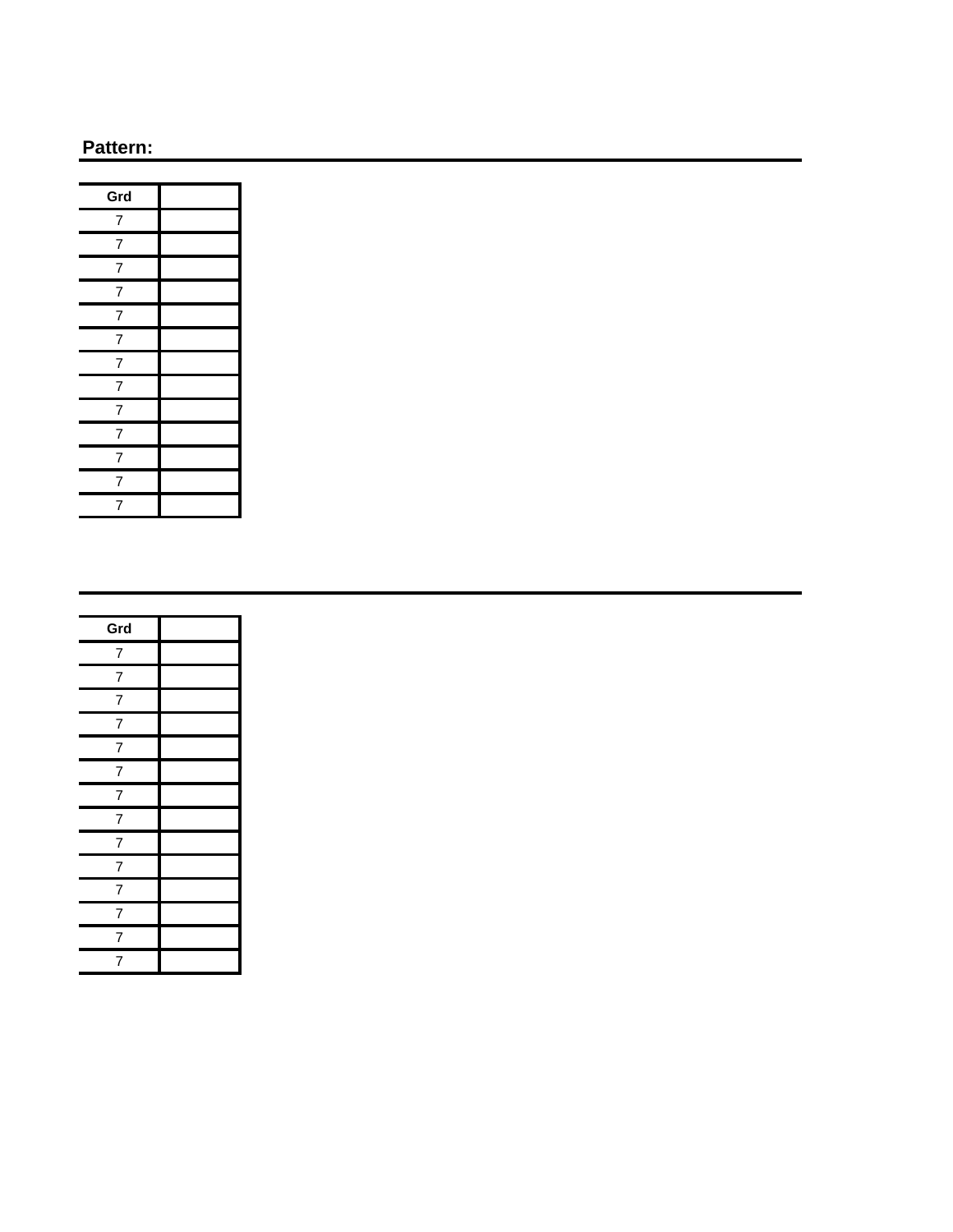| Grd |  |
|-----|--|
| 8   |  |
| 8   |  |
| 8   |  |
| 8   |  |
| 8   |  |
| 8   |  |
| 8   |  |
| 8   |  |
| 8   |  |
| 8   |  |
| 8   |  |
| 8   |  |
| 8   |  |

| Grd |  |
|-----|--|
| 8   |  |
| 8   |  |
| 8   |  |
| 8   |  |
| 8   |  |
| 8   |  |
| 8   |  |
| 8   |  |
| 8   |  |
| 8   |  |
| 8   |  |
| 8   |  |
| 8   |  |
| 8   |  |
| 8   |  |
| 8   |  |
| 8   |  |
| 8   |  |